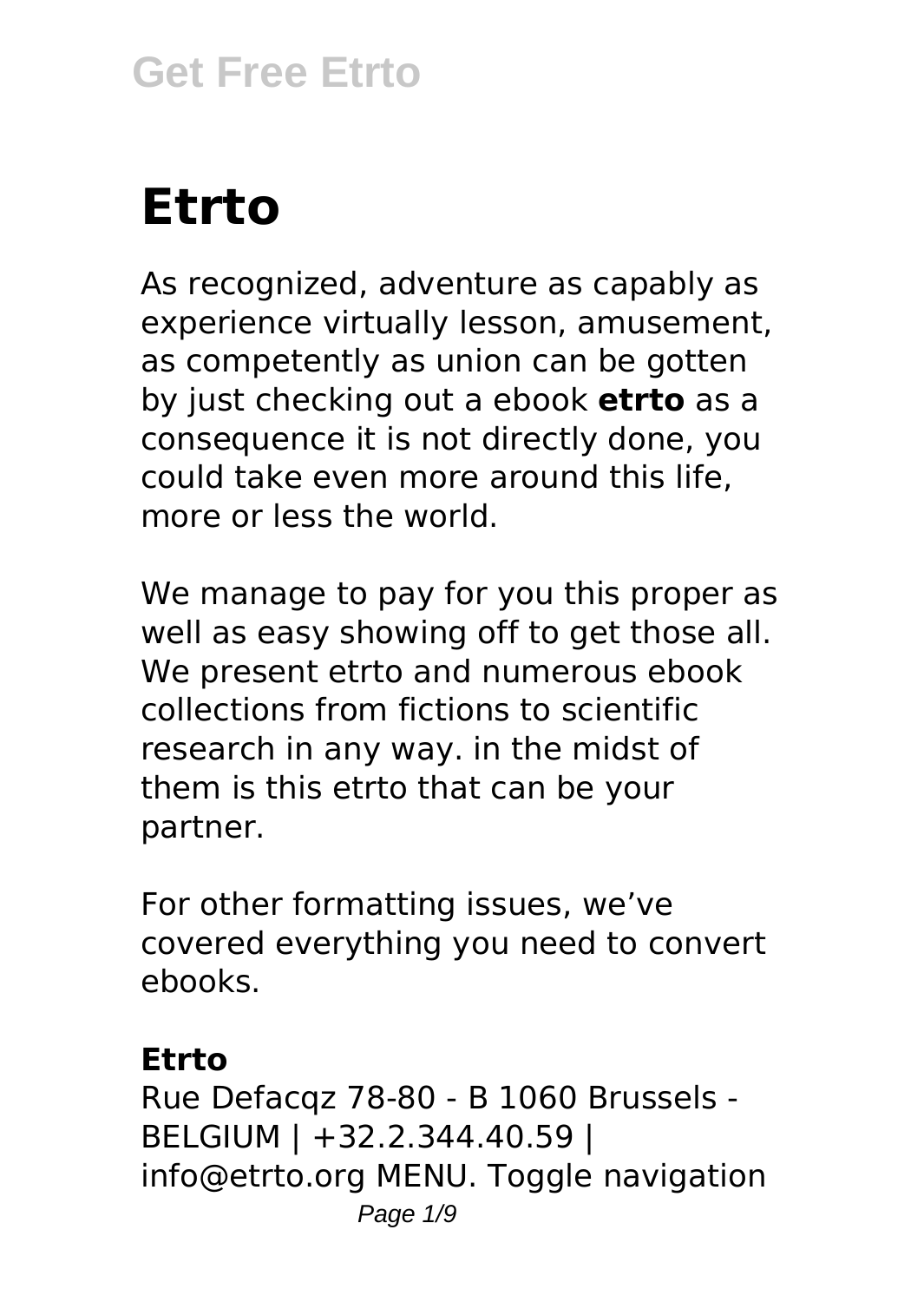## **ETRTO - ETRTO - Pneumatic tyres, rims and valves**

Nowadays, bicycle tire sizes are all marked according to ETRTO (European Tire and Rim Technical Organization) standard. However, older English and French tire size dimensions are still used as well. The ETRTO size specification 37-622 indicates the width of 37 mm and the tire inner diameter of 622 mm.

## **Tire Sizes | Schwalbe Tires North America**

The European Tyre and Rim Technical Organisation (ETRTO) exists to specify and harmonise sizes of rims and their associated pneumatic tyres across the European Union. ETRTO sizes apply to rims and tyres for vehicles of all types, including bicycles.

#### **European Tyre and Rim Technical Organisation - Wikipedia**

What do size marks on bicycle tyre package mean, how to "read" them,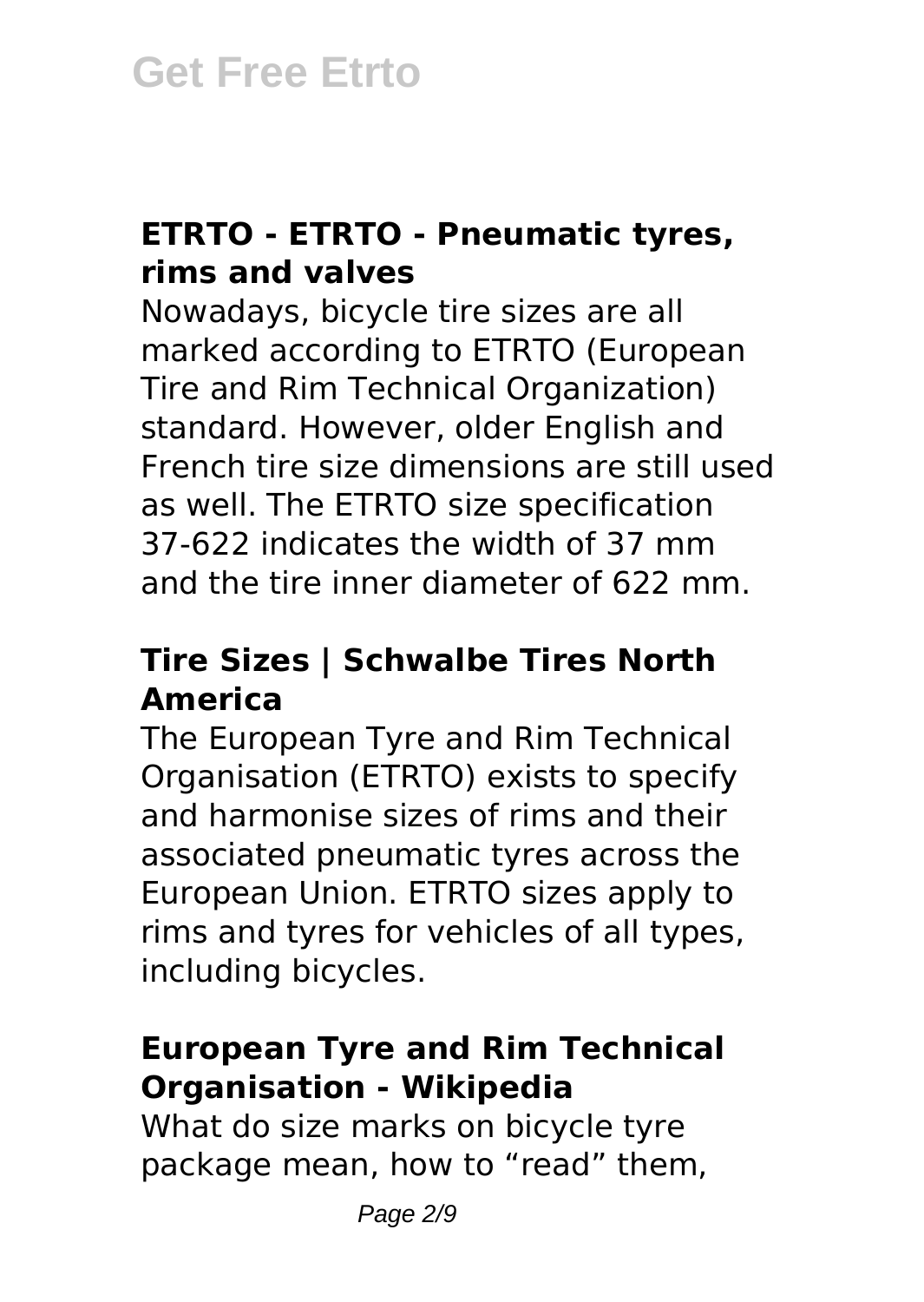which bicycle tyre size can fit a given rim? This post answers all those questions, providing an easy, uniform, standardized way to tell a tyre (tube and rim) size using ISO (ETRTO) standards.

#### **Bicycle tyre sizing and dimension standards – ISO, ETRTO ...**

The ETRTO size specification 37-622 indicates the width of 37 mm and the tire inner diameter of 622 mm. This dimension is clear and allows a precise classification of the rim size. The inch marking (e.g.  $28 \times 1.40$ ) states the approximate outer diameter (28 inches) and the tire width (1.40 inches).

## **Tire Sizes - Schwalbe Professional Bike Tires**

The rim diameter size is measured differently with ETRTO, for example: 23-622. A standard 700c road bike rim with a 23mm tyre width, which is the same size as 700 x 23c. We recommend that you use the traditional sizing method wherever possible as most tyres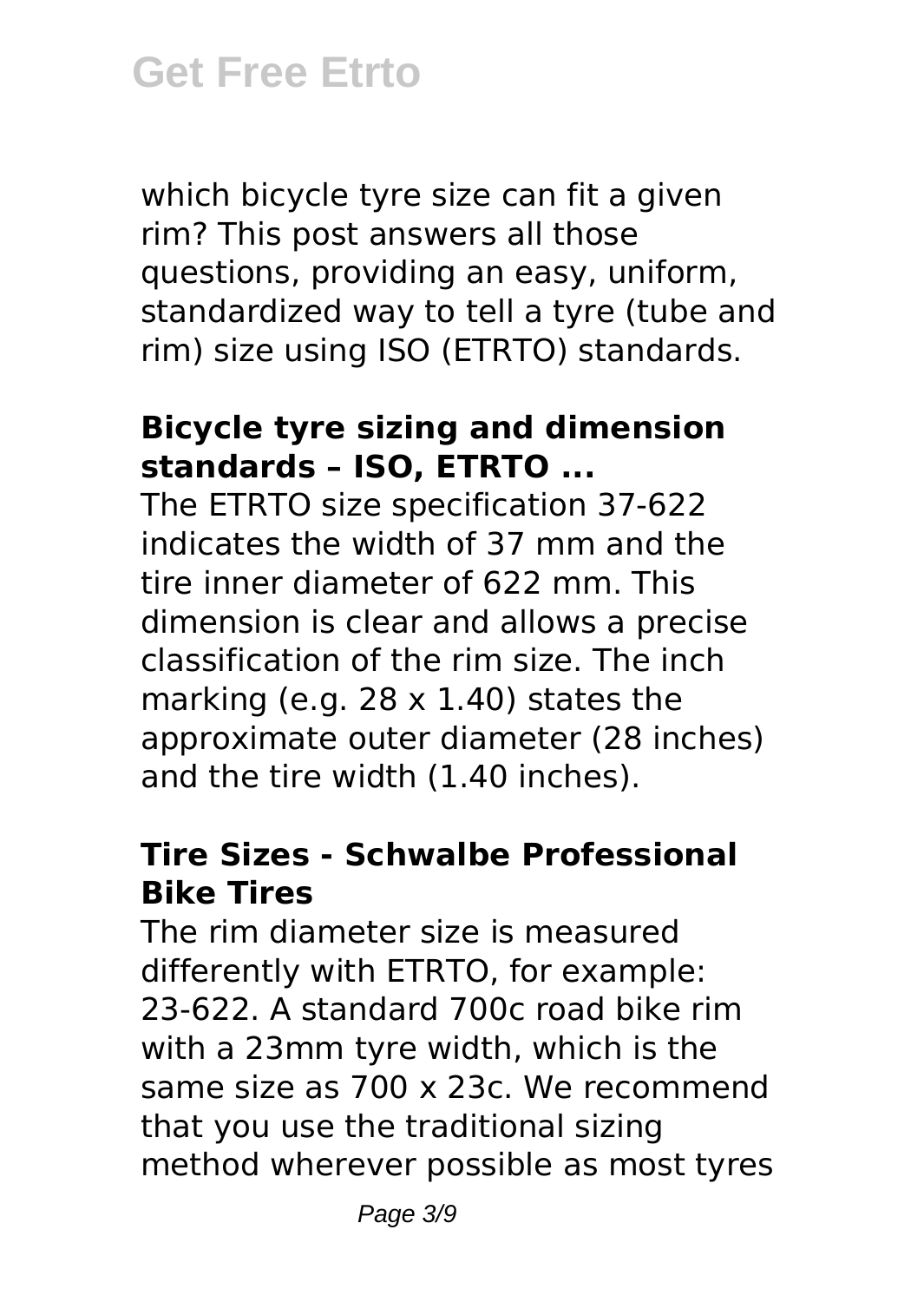that we stock use this system.

# **Tyre Sizing Guide | ETRTO Sizing | MTB & Road | Tredz Bikes**

ISO 5775 is an international standard for labeling the size of bicycle tires and rims. The system used was originally developed by the European Tyre and Rim Technical Organisation (ETRTO). It is designed to make tire sizing consistent and clear. It replaces overlapping informal systems that ambiguously distinguished between sizes.

#### **ISO 5775 - Wikipedia**

Unfortunately, the ETRTO standard in reality often lags behind. For example, very wide rims become more and more popular these days. The usage of wider rims also makes sense, because they support the tire's stability. You can reduce the inflation pressure, before the riding behavior becomes spongy. ...

# **Tire Dimensions | Schwalbe Tires North America**

Page  $4/9$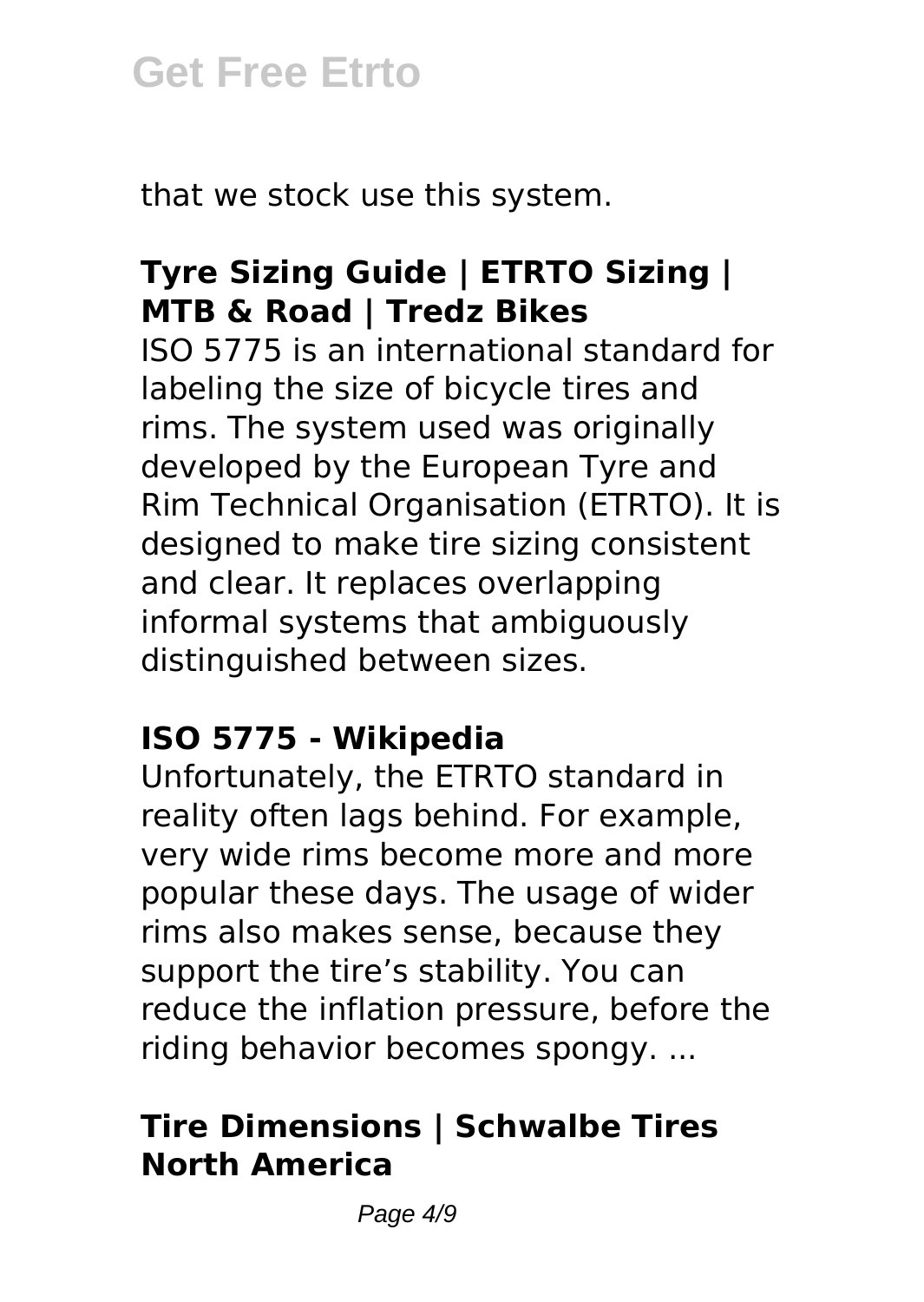ISO, the International Organization for Standardization has developed a universal tire and rim sizing system that eliminates this confusion. (This system was formerly known as the "E.T.R.T.O." system, developed by the European Tyre and Rim Technical Organisation.. The ISO system uses two numbers. The first is width in millimeters.

#### **Tire Sizing Systems - Sheldon Brown**

ETRTO English Size FRENCH SIZE German Size Rim circumference (mm) Find tires; 40-635: 28 x 1½: 700B standard: 28 x 1½: 1994: Find tires: 47-622: 28 x 1,75: 700 x 47C

## **Bike tire size - Tabel of tires sizes for bicycle wheels**

ETRTO European Tyre and Rim Technical Organization. Rue Defacqz 78-80 B-1060 Bruxelles Belgium. Tel: +32 2 344 40 59 Fax: +32 2 344 00 84 E-mail: info@etrto.org Website: www.etrto.org Liaisons. Total number of liaisons: 9 | A liaisons: 9 | B liaisons: 0 | C liaisons: 0;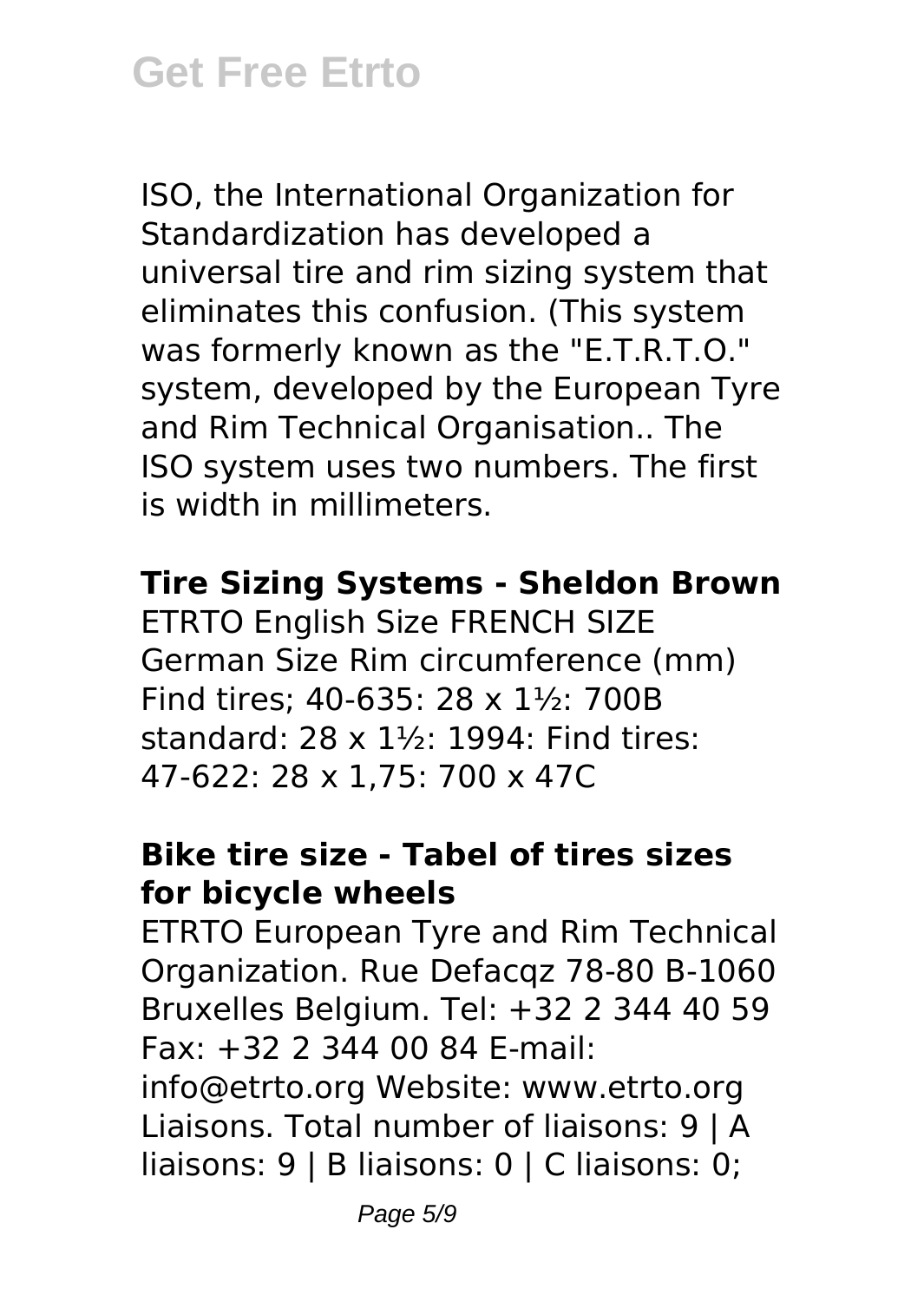Reference Title Category ...

# **ISO - ETRTO - European Tyre and Rim Technical Organization**

Based in Brussels, Belgium, the European Tyre and Rim Technical Organization (ETRTO) oversees standardization for many types of pneumatic tires and wheels, including those used for bicycles. In order to ensure safety and compatibility across different brands, manufacturers must create products that fit within the allowable ETRTO tolerance ranges.

# **ETRTO Publishes 2020 Updates for Tubeless and Hookless ...**

ETRO is a fashion house that has defined Italian style around the world since 1968. From research into textiles and attention to detail, Etro creates luxury clothing and accessories for men and women, where passion for travel and sartorial tradition are the key concepts of every collection.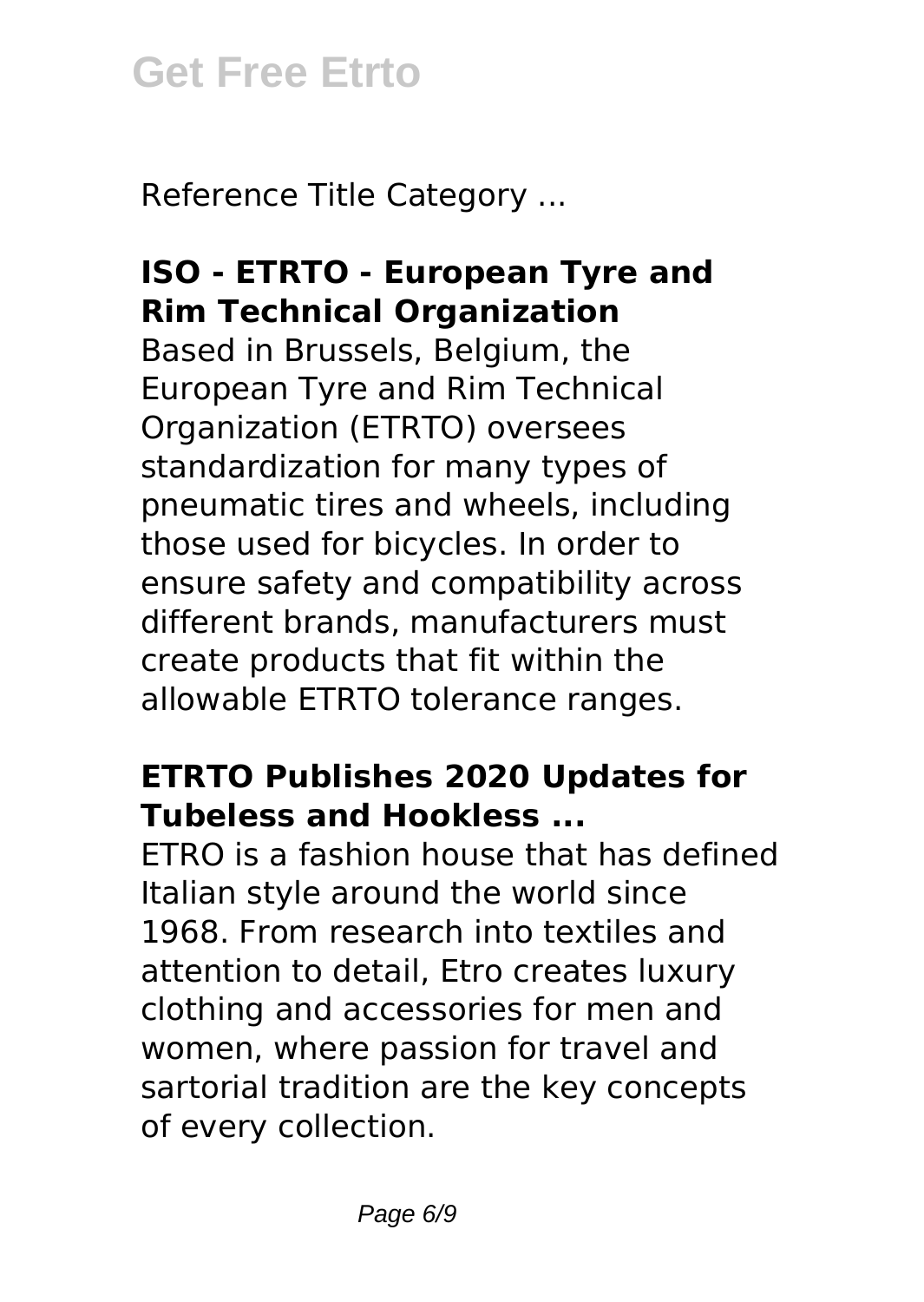## **ETRO Official Website: Men's & Women's Clothing and ...**

The ETRTO (European Tire and Rim Technical Organization) system, sometimes called the ISO, short for the International Standards Organization, is now becoming more commonly used and understood. The ETRTO system uses a two number designations for both tire and rim sizing. The larger number is always the bead seat diameter.

## **Tire, Wheel and Inner Tube Fit Standards | Park Tool**

622 mm (700c/29 inch) Rims from Harris Cyclery. The ISO/E.T.R.T.O. 622 mm size is also commonly known by several other designations:

#### **622 mm - 700c - 29 inch Bicycle Rims from Harris Cyclery**

Looking for online definition of ETRTO or what ETRTO stands for? ETRTO is listed in the World's largest and most authoritative dictionary database of abbreviations and acronyms The Free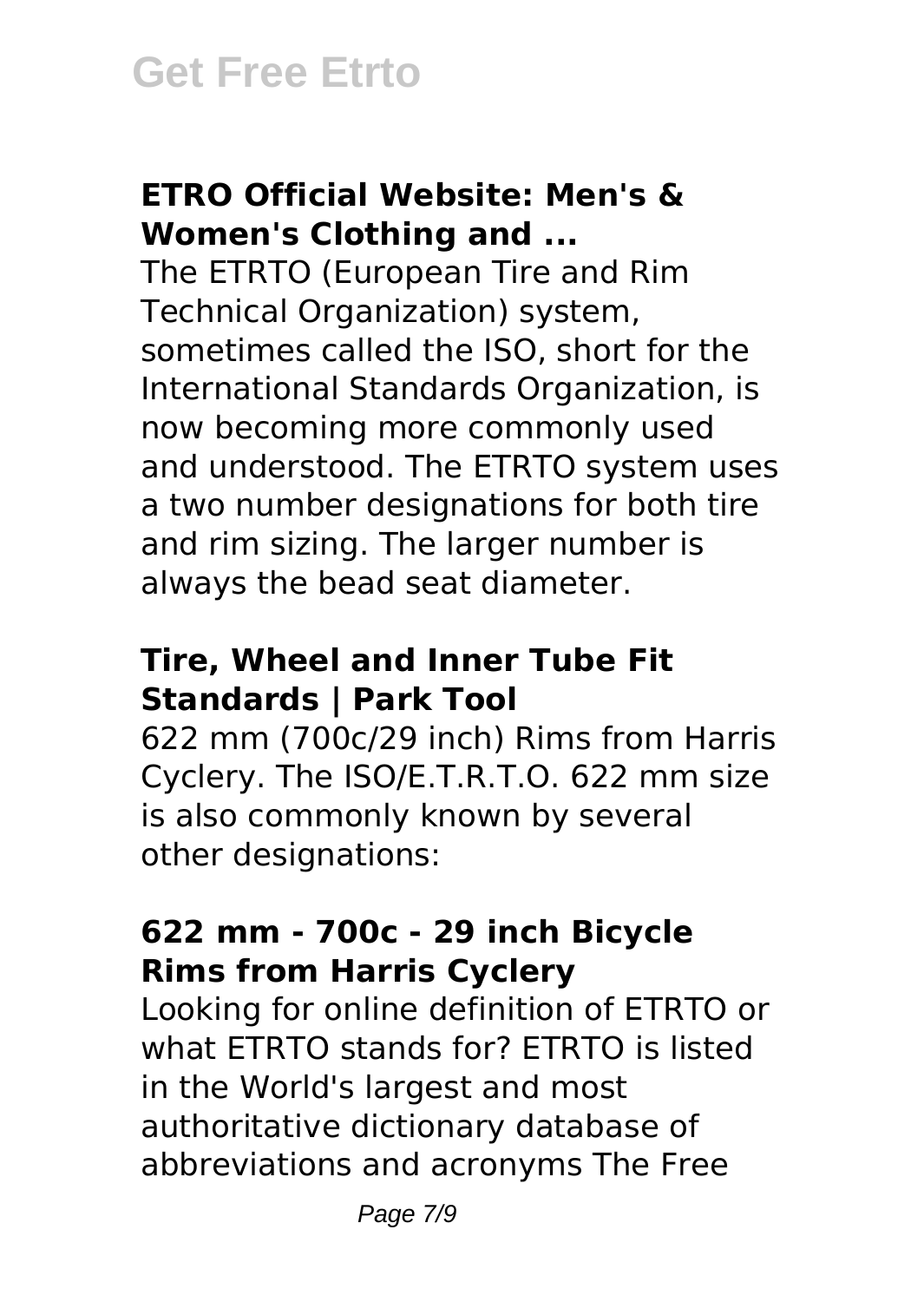Dictionary

# **ETRTO - What does ETRTO stand for? The Free Dictionary**

ISO / ETRTO Sizing. ISO is the international sizing standard for bike tires and rims, and boy is it a lifesaver. Initially created by the European Tyre and Rim Technical Organisation (ETRTO), it replaces the other archaic sizing systems and removes all the overlapping and annoyances that come with them.

# **Mountain Bike Wheel Sizes Explained | Wheel Sizing System ...**

The lowest-priced brand-new, unused, unopened, undamaged item in its original packaging (where packaging is applicable). Packaging should be the same as what is found in a retail store, unless the item is handmade or was packaged by the manufacturer in nonretail packaging, such as an unprinted box or plastic bag.